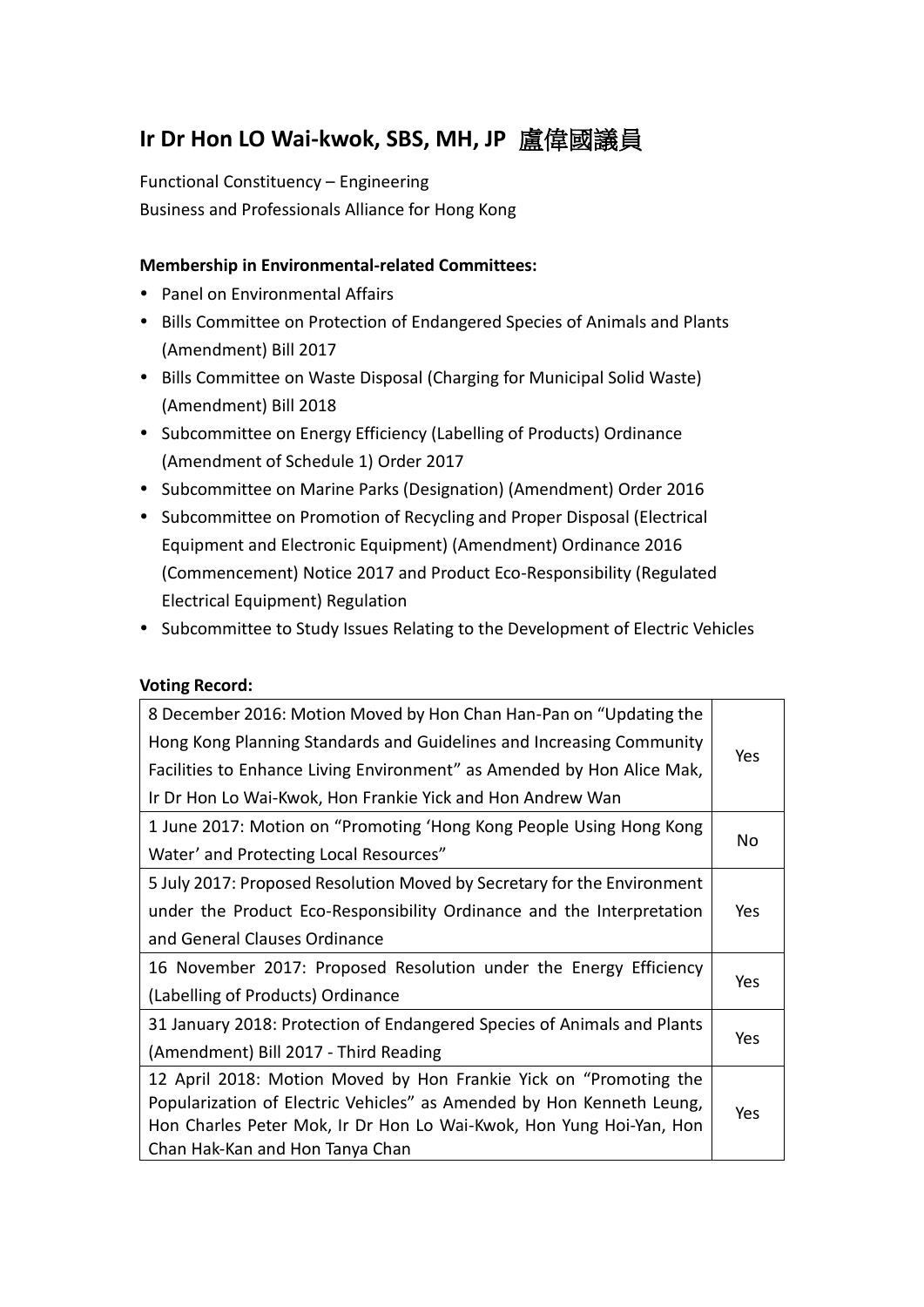## **Panel on Environmental Affairs Attendance:**



#### **Comments Made in Environmental-related Committees:**

Panel on Environmental Affairs

| 20161219 | 26. Ir Dr LO Wai-kwok pointed out that abandoned inert C&D<br>Waste |              |  |  |  |  |
|----------|---------------------------------------------------------------------|--------------|--|--|--|--|
|          | materials could be reused as fill materials in reclamation and      |              |  |  |  |  |
|          | site formation projects (hereinafter referred to as fill            |              |  |  |  |  |
|          | materials), yet the supply of fill materials was exceeding          |              |  |  |  |  |
|          | demand as there had been fewer reclamation projects                 |              |  |  |  |  |
|          | nowadays. He urged the Administration to take initiatives to        |              |  |  |  |  |
|          | maximize the use of such fill materials, including providing        |              |  |  |  |  |
|          | incentives to the construction industry for using fill materials    |              |  |  |  |  |
|          | in local works projects, or exporting fill materials stockpiled at  |              |  |  |  |  |
|          | public fill banks to the Mainland.                                  |              |  |  |  |  |
| 20170123 | Climate<br>12. Ir Dr LO Wai-kwok and Mr CHU Hoi-dick enquired about |              |  |  |  |  |
|          | the progress of and measures for achieving the carbon               |              |  |  |  |  |
|          | intensity reduction targets of 2020 and 2030.                       |              |  |  |  |  |
| 20170123 | 24. Referring to earlier media reports on cases of illegal          |              |  |  |  |  |
|          | import of hazardous waste electronic and electrical                 |              |  |  |  |  |
|          | equipment ("WEEE") involving recycling yards in the New             |              |  |  |  |  |
|          | Territories, Ir Dr LO Wai-kwok enquired about the joint             |              |  |  |  |  |
|          | actions undertaken by EPD and the Customs and Excise                |              |  |  |  |  |
|          | Department ("C&ED") on related control and enforcement.             |              |  |  |  |  |
| 20170123 | 51. Ir Dr LO Wai-kwok urged the Administration to step up           | <b>Waste</b> |  |  |  |  |
|          | enforcement of the existing import control on hazardous             |              |  |  |  |  |
|          | WEEE to ensure effective implementation of WPRS in future.          |              |  |  |  |  |
|          | He sought information on the current efforts of EPD and             |              |  |  |  |  |
|          | C&ED in combating illegal import of hazardous WEEE.                 |              |  |  |  |  |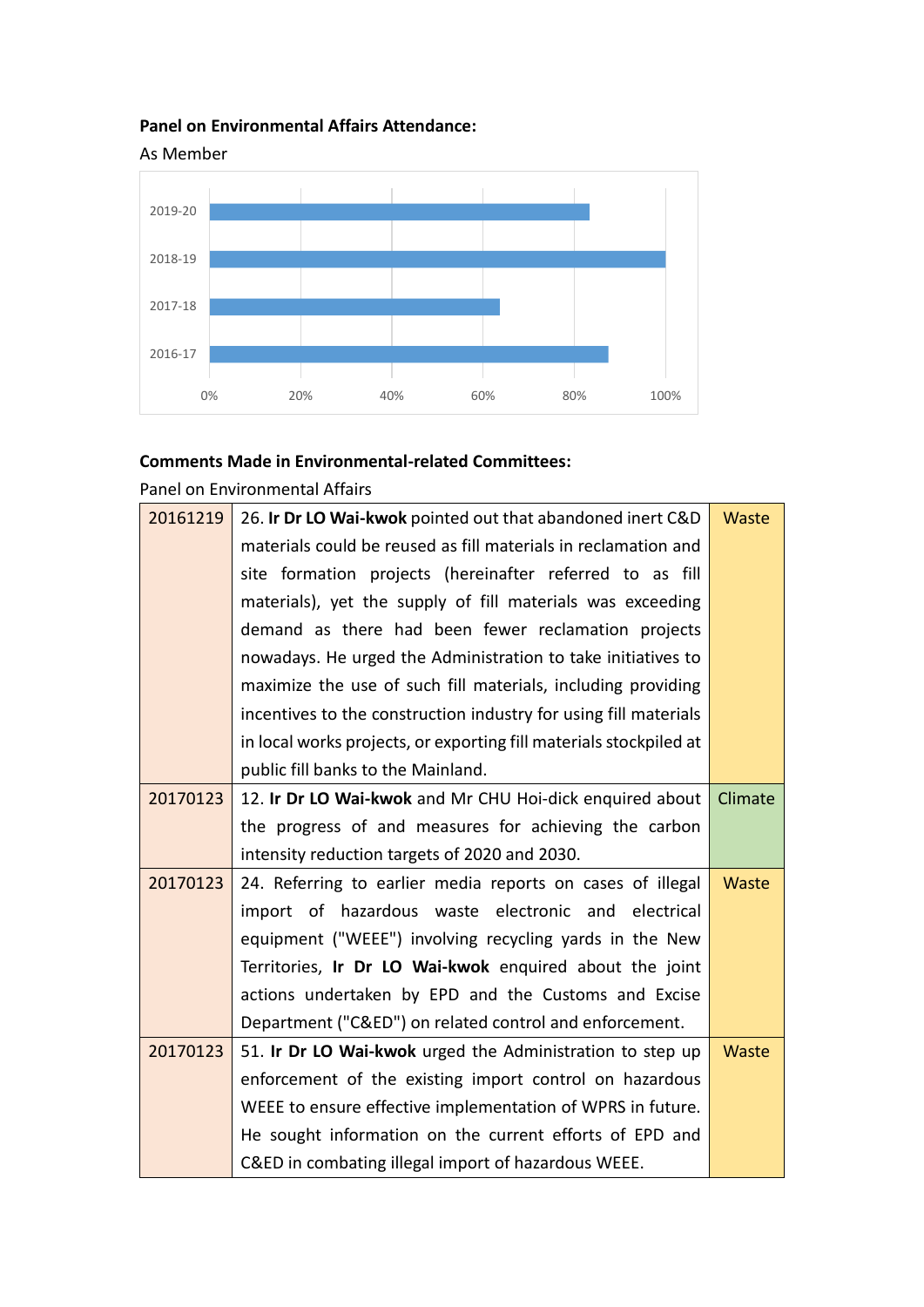| 20170227 | 30. Ir Dr LO Wai-kwok considered the growth in the number        | Air   |  |  |  |  |
|----------|------------------------------------------------------------------|-------|--|--|--|--|
|          | of licensed electric commercial vehicles (from 63 in end 2013    |       |  |  |  |  |
|          | to 96 in end 2016 excluding special purpose vehicles) grossly    |       |  |  |  |  |
|          | disappointing. He asked about whether this was due to a lack     |       |  |  |  |  |
|          | of suitable EV models in the market, and the measures to         |       |  |  |  |  |
|          | promote the use of electric commercial vehicles.                 |       |  |  |  |  |
| 20170522 | 29. At the request of Ir Dr LO Wai-kwok and the Chairman,        | Waste |  |  |  |  |
|          | the Administration agreed to provide information on the          |       |  |  |  |  |
|          | existing mechanisms and systems for cleaning up seabed           |       |  |  |  |  |
|          | refuse, and whether any heritage impact assessments were         |       |  |  |  |  |
|          | carried out in or before conducting the cleaning up of seabed    |       |  |  |  |  |
|          | refuse.                                                          |       |  |  |  |  |
| 20171030 | 27. Ir Dr LO Wai-kwok considered that promoting waste            | Waste |  |  |  |  |
|          | reduction at source, clean recycling as well as sustainable      |       |  |  |  |  |
|          | development of the recycling industry were pivotal to the        |       |  |  |  |  |
|          | effective implementation of MSW policy measures. It would        |       |  |  |  |  |
|          | be necessary to enhance regional cooperation with the            |       |  |  |  |  |
|          | Mainland regarding policy and measures on import                 |       |  |  |  |  |
|          | recyclables and to provide assistance to the local recycling     |       |  |  |  |  |
|          | industry for sustainable development. He enquired about the      |       |  |  |  |  |
|          | Administration's plan to assist the upgrade of the current       |       |  |  |  |  |
|          | operation mode of the local recycling industry.                  |       |  |  |  |  |
| 20180226 | 4. In the light of the Government's existing measure of          | Air   |  |  |  |  |
|          | capping the first registration tax ("FRT") concession for        |       |  |  |  |  |
|          | electric private cars ("e-PCs") at \$97,500 from 1 April 2017 to |       |  |  |  |  |
|          | 31 March 2018, instead of granting a full waiver as in previous  |       |  |  |  |  |
|          | years, Ir Dr LO Wai-kwok, Dr Elizabeth QUAT, Mr Steven HO        |       |  |  |  |  |
|          | and Mr HUI Chi-fung sought clarification whether it remained     |       |  |  |  |  |
|          | a policy of the Government to promote the use of electric        |       |  |  |  |  |
|          | vehicles ("EVs") and if so, the objectives of the policy. These  |       |  |  |  |  |
|          | members also urged the                                           |       |  |  |  |  |
|          | Administration to set a timetable and relevant targets for the   |       |  |  |  |  |
|          | replacement of conventional private cars running on fossil       |       |  |  |  |  |
|          | fuels by e-PCs.                                                  |       |  |  |  |  |
| 20180226 | 6. Ir Dr LO Wai-kwok, Dr Elizabeth QUAT, Mr LEUNG Yiu-           | Air   |  |  |  |  |
|          | chung, Mr Steven HO and Mr HUI Chi-fung expressed                |       |  |  |  |  |
|          | dissatisfaction that the number of newly registered e-PCs had    |       |  |  |  |  |
|          | declined drastically after reduction of the FRT concessions for  |       |  |  |  |  |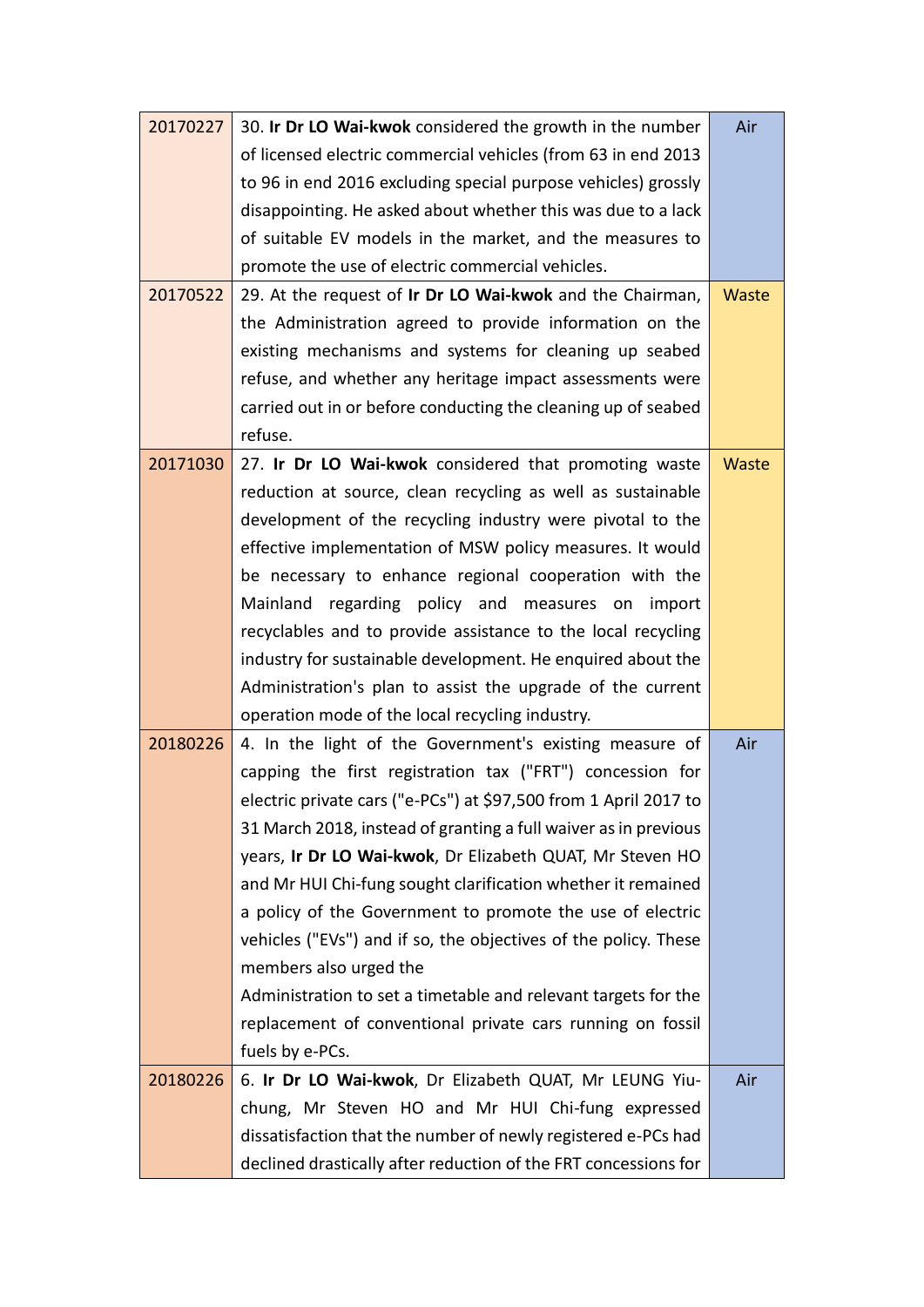|          | e-PCs.                                                             |         |  |  |  |  |  |
|----------|--------------------------------------------------------------------|---------|--|--|--|--|--|
| 20180226 | 7. Ir Dr LO Wai-kwok, Dr Elizabeth QUAT and Mr HUI Chi-fung        |         |  |  |  |  |  |
|          | further enquired whether the Administration would consider         |         |  |  |  |  |  |
|          | implementing a "one-for-one replacement" scheme to allow           |         |  |  |  |  |  |
|          | a person who bought a new e-PC/clean energy vehicle and            |         |  |  |  |  |  |
|          | scrapped an existing self-owned private car to enjoy a higher      |         |  |  |  |  |  |
|          | FRT concession for the e-PC/clean energy vehicle concerned.        |         |  |  |  |  |  |
|          | Ir Dr LO was of the view that such a scheme could strike a         |         |  |  |  |  |  |
|          | reasonable balance between promoting the use of e-PCs and          |         |  |  |  |  |  |
|          | containing the growth of the private car fleet in Hong Kong.       |         |  |  |  |  |  |
| 20180226 | 19. Ir Dr LO Wai-kwok expressed disappointment about the           |         |  |  |  |  |  |
|          | small number of licensed e-CVs, and asked how the                  |         |  |  |  |  |  |
|          | Administration would strengthen its efforts in promoting the       |         |  |  |  |  |  |
|          | use of e-CVs by the transport trades.                              |         |  |  |  |  |  |
| 20180423 | 7. Ir Dr LO Wai-kwok and Mr CHAN Hak-kan expressed                 | Climate |  |  |  |  |  |
|          | support for the measures to promote the development of             |         |  |  |  |  |  |
|          | distributed RE.                                                    |         |  |  |  |  |  |
| 20180719 | 3. Ir Dr Hon LO Wai-kwok said that as the Chairman of the          | Waste   |  |  |  |  |  |
|          | Bills Committee on Promotion of Recycling and Proper               |         |  |  |  |  |  |
|          | Disposal (Product Container) (Amendment) Bill 2015, he             |         |  |  |  |  |  |
|          | recalled that Bills Committee members generally considered         |         |  |  |  |  |  |
|          | that the level of the indicative levy of \$1 per litre-container   |         |  |  |  |  |  |
|          | volume was appropriate.                                            |         |  |  |  |  |  |
| 20180719 | 19. Noting that a Waste Electrical and Electronic Equipment        | Waste   |  |  |  |  |  |
|          | Treatment and Recycling Facility had been developed to             |         |  |  |  |  |  |
|          | underpin the producer responsibility scheme on waste               |         |  |  |  |  |  |
|          | electrical and electronic equipment, Ir Dr Hon LO Wai-kwok         |         |  |  |  |  |  |
|          | suggested that the Administration could consider developing        |         |  |  |  |  |  |
|          | a recycling facility for waste glass containers to boost the local |         |  |  |  |  |  |
|          | recycling capacity and reduce reliance on export.                  |         |  |  |  |  |  |
| 20180719 | 30. Noting that the Administration set a target to recover         | Waste   |  |  |  |  |  |
|          | 50,000 tonnes per year of waste glass containers three years       |         |  |  |  |  |  |
|          | after implementing GPRS, Ir Dr Hon LO Wai-kwok asked               |         |  |  |  |  |  |
|          | whether the Administration had plans to strengthen publicity       |         |  |  |  |  |  |
|          | and public education on waste glass recycling to help achieve      |         |  |  |  |  |  |
|          | the target.                                                        |         |  |  |  |  |  |
| 20180719 | 32. To facilitate Members' assessment of the effectiveness of      | Waste   |  |  |  |  |  |
|          | producer responsibility scheme on glass beverage<br>[the           |         |  |  |  |  |  |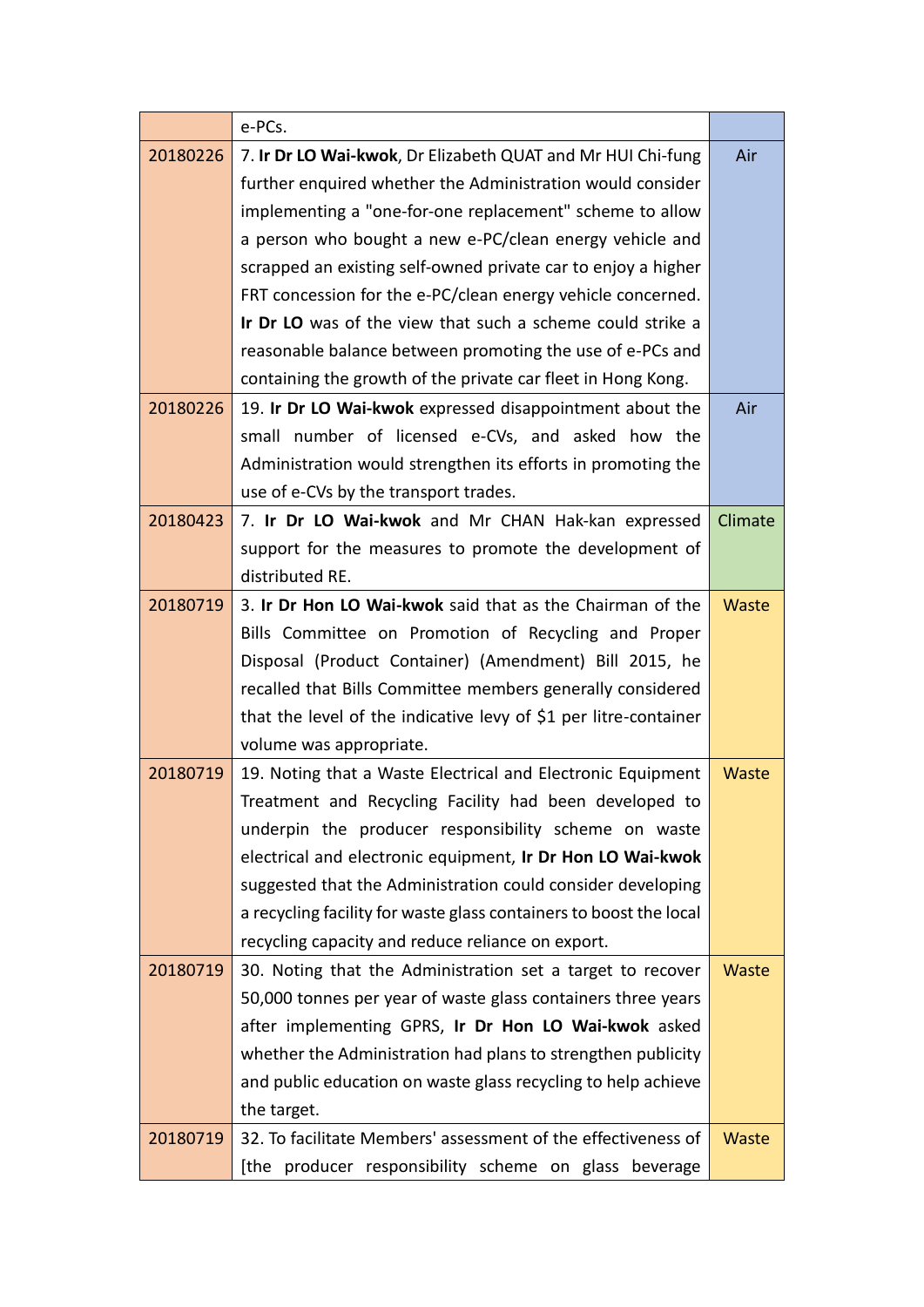|          | containers] and the performance of [glass management              |         |  |  |  |  |  |
|----------|-------------------------------------------------------------------|---------|--|--|--|--|--|
|          | contractors (GMCs)], Ir Dr Hon LO Wai-kwok requested that         |         |  |  |  |  |  |
|          | each GMC submit a report, which should include relevant           |         |  |  |  |  |  |
|          | figures such as the quantity of waste glass containers            |         |  |  |  |  |  |
|          | recovered and the recycling rate, to the Panel after the first    |         |  |  |  |  |  |
|          | year of implementation of the scheme.                             |         |  |  |  |  |  |
| 20181126 | 13. In view of the imminent threat of climate change and the      | Climate |  |  |  |  |  |
|          | unsustainable supply of fossil fuels, Ir Dr LO Wai-kwok agreed    |         |  |  |  |  |  |
|          | that more manpower resources should be allocated to the           |         |  |  |  |  |  |
|          | work on promoting the use of RE in Hong Kong                      |         |  |  |  |  |  |
| 20181126 | 18. Ir Dr LO Wai-kwok welcomed the implementation of<br>Climate   |         |  |  |  |  |  |
|          | facilitation measures to promote the development of               |         |  |  |  |  |  |
|          | distributed RE through the FiT Scheme, including relaxing the     |         |  |  |  |  |  |
|          | height restriction on the installation of PV systems on the       |         |  |  |  |  |  |
|          | rooftops of New Territories Exempted Houses ("NTEHs") from        |         |  |  |  |  |  |
|          | 1.5 m to 2.5 m.                                                   |         |  |  |  |  |  |
| 20181126 | 23. With the implementation of new measures to promote<br>Climate |         |  |  |  |  |  |
|          | the development of RE, such as the FIT Scheme, Ir Dr LO Wai-      |         |  |  |  |  |  |
|          | kwok asked whether the Administration had reviewed or             |         |  |  |  |  |  |
|          | would review the long-term target for the contribution of RE      |         |  |  |  |  |  |
|          | to Hong Kong's overall electricity demand.                        |         |  |  |  |  |  |
| 20181219 | 55. Mr Tony TSE, the Chairman and Ir Dr LO Wai-kwok asked         |         |  |  |  |  |  |
|          | whether the Administration would collaborate with the             |         |  |  |  |  |  |
|          | Guangdong authorities in tackling the ozone and suspended         |         |  |  |  |  |  |
|          | particulates problems in the region, including whether the        |         |  |  |  |  |  |
|          | Guangdong authorities would set up their own 3-D air              |         |  |  |  |  |  |
|          | pollution monitoring network using similar equipment to           |         |  |  |  |  |  |
|          | collect data complementary to that obtained by Hong Kong's        |         |  |  |  |  |  |
|          | LiDAR systems.                                                    |         |  |  |  |  |  |
| 20190128 | 6. Ir Dr LO Wai-kwok considered that the Administration           | Air     |  |  |  |  |  |
|          | should formulate long-term policies on promoting the use of       |         |  |  |  |  |  |
|          | EVs, and set clear targets to enable an objective assessment      |         |  |  |  |  |  |
|          | of the effectiveness of related measures.                         |         |  |  |  |  |  |
| 20190128 | 13. Ir Dr LO Wai-kwok welcomed the relaxation of eligibility      | Air     |  |  |  |  |  |
|          | criteria under the "One-for-One Replacement" Scheme.              |         |  |  |  |  |  |
| 20190128 | 16. Ir Dr LO Wai-kwok and Dr Elizabeth QUAT expressed             | Air     |  |  |  |  |  |
|          | disappointment about the small number of licensed [e-             |         |  |  |  |  |  |
|          | commercial vehicles (e-CVs)] and considered that the              |         |  |  |  |  |  |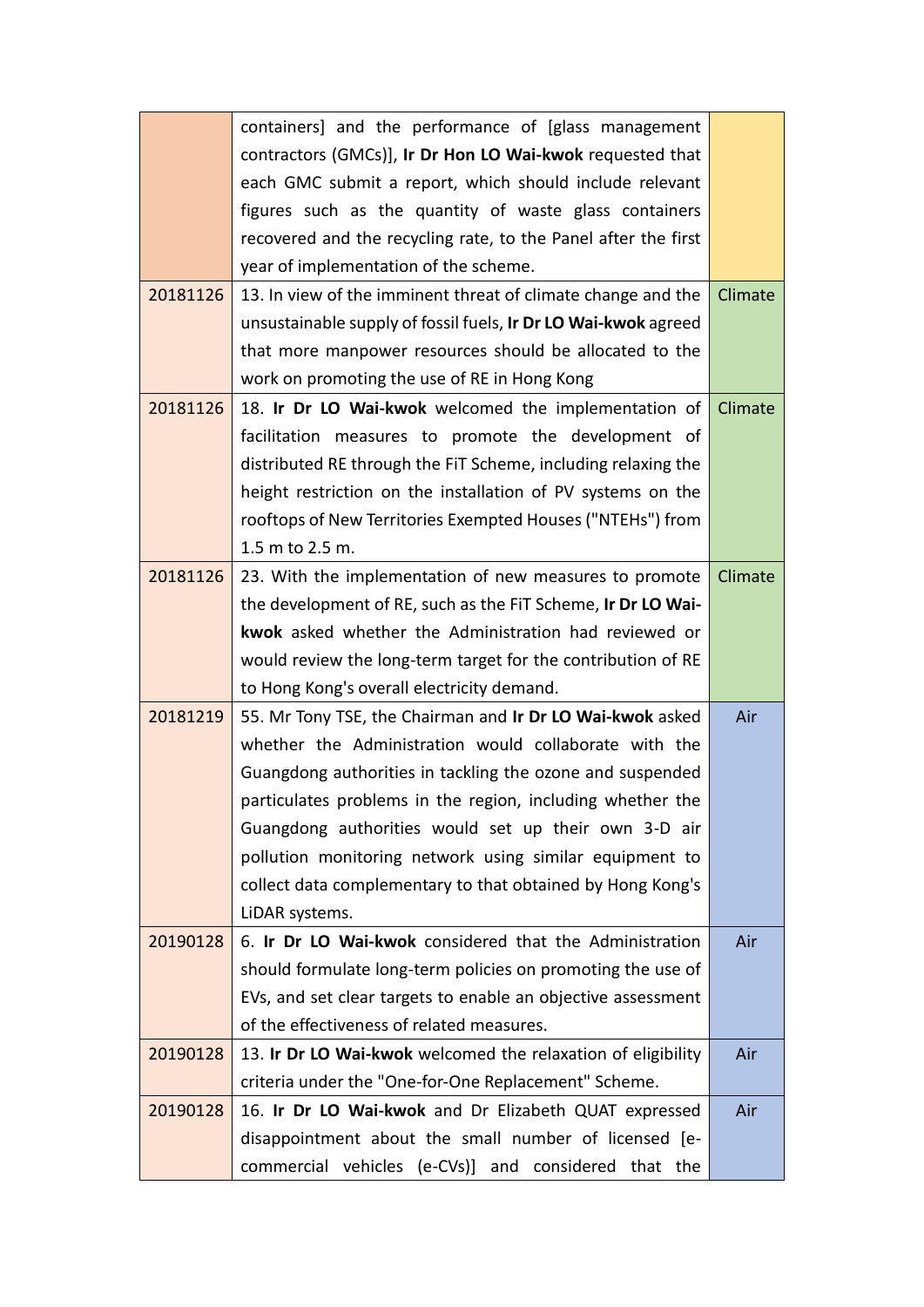|          | Administration should set a clear target in this regard. Ir Dr LO   |         |  |  |  |  |
|----------|---------------------------------------------------------------------|---------|--|--|--|--|
|          | and Mr Tony TSE enquired about the Administration's plan to         |         |  |  |  |  |
|          | step up the efforts to promote the use of e-CVs.                    |         |  |  |  |  |
| 20190128 | 27. Ir Dr LO Wai-kwok remarked that the Hong Kong                   | Air     |  |  |  |  |
|          | Productivity Council had recently developed a mobilized             |         |  |  |  |  |
|          | charger for EVs. He suggested that the Administration should        |         |  |  |  |  |
|          | support further research and development on the technology          |         |  |  |  |  |
|          | and explore suitable applications thereof.                          |         |  |  |  |  |
| 20190527 | 20. Ir Dr LO Wai-kwok considered the adoption of district           | Climate |  |  |  |  |
|          | cooling system ("DCS") at the Kai Tak development an                |         |  |  |  |  |
|          | effective measure to reduce carbon emissions and improve            |         |  |  |  |  |
|          | the environment (such as mitigating the urban heat island           |         |  |  |  |  |
|          | effect in the area concerned). He enquired about the                |         |  |  |  |  |
|          | Administration's plan to adopt DCS in other new development         |         |  |  |  |  |
|          | areas.                                                              |         |  |  |  |  |
| 20190527 | 34. Ir Dr LO Wai-kwok, Mr Tony TSE, Mr Kenneth LAU and Mr           | Water   |  |  |  |  |
|          | Martin LIAO expressed support for the proposed [Yuen Long           |         |  |  |  |  |
|          | Effluent Polishing Plant].                                          |         |  |  |  |  |
| 20190527 | 51. Ir Dr LO Wai-kwok sought elaboration on the renewable           | Climate |  |  |  |  |
|          | energy equipment to be installed at the proposed YLEPP,             |         |  |  |  |  |
|          | including whether such equipment would be able to supply            |         |  |  |  |  |
|          | surplus electricity to the power grid.                              |         |  |  |  |  |
| 20191028 | 16. He and Ir Dr LO Wai-kwok said that the public light bus         | Air     |  |  |  |  |
|          | ("PLB") trade generally welcomed the proposal. Ir Dr LO             |         |  |  |  |  |
|          | enquired how the Administration would resolve the potential         |         |  |  |  |  |
|          | difficulties in setting up charging facilities for e-PLBs in public |         |  |  |  |  |
|          | places.                                                             |         |  |  |  |  |
| 20191028 | 30. Ir Dr LO Wai-kwok enquired about the timetable for the          | Waste   |  |  |  |  |
|          | development of centralized yard waste treatment facilities          |         |  |  |  |  |
|          | and how they could improve the management of yard waste.            |         |  |  |  |  |
|          | He and the Chairman also sought information on the recycling        |         |  |  |  |  |
|          | outlets for and recycling rate of damaged/felled trees arising      |         |  |  |  |  |
|          | from super typhoon Mangkhut in the previous year.                   |         |  |  |  |  |
| 20191028 | 71. Ir Dr LO Wai-kwok considered that the efforts of the            | Climate |  |  |  |  |
|          | Administration and the two companies in reducing emissions          |         |  |  |  |  |
|          | from power generation were commendable, and the                     |         |  |  |  |  |
|          | emission caps under the proposed Eighth TM were                     |         |  |  |  |  |
|          | acceptable. He noted from Table 1 in the Administration's           |         |  |  |  |  |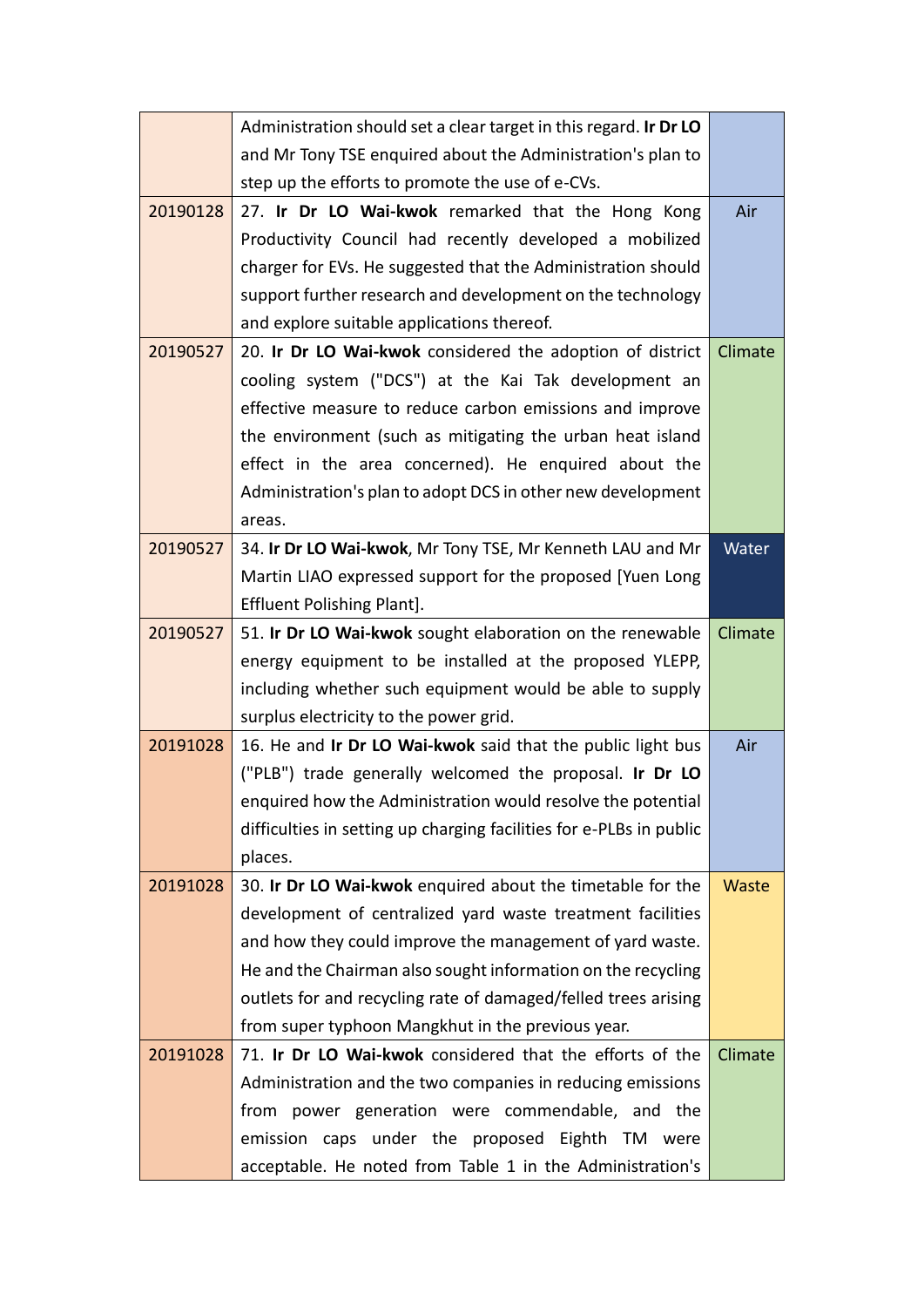|          | paper (LC Paper No. $CB(1)31/19-20(04)$ ) that there was a      |         |  |  |  |  |
|----------|-----------------------------------------------------------------|---------|--|--|--|--|
|          | projected 2% increase in the RSP emission from Black Point      |         |  |  |  |  |
|          | Power Station ("BPPS") of CLP Power Hong Kong Limited           |         |  |  |  |  |
|          | ("CLP") in 2024 and beyond compared to the emission             |         |  |  |  |  |
|          | allowance under the Seventh TM. He sought explanation for       |         |  |  |  |  |
|          | that.                                                           |         |  |  |  |  |
| 20191216 | 15. Ir Dr LO Wai-kwok asked about the Administration's          | Air     |  |  |  |  |
|          | collaboration with the authorities of cities in the Pearl River |         |  |  |  |  |
|          | Delta ("PRD") region and the Guangdong-Hong Kong-Macao          |         |  |  |  |  |
|          | Greater Bay Area to improve regional air quality. He sought     |         |  |  |  |  |
|          | clarification on how the diagrams on the concentrations of      |         |  |  |  |  |
|          | fine suspended particulates ("PM2.5") in the PRD region from    |         |  |  |  |  |
|          | 2003 to 2018 shown on page 4 of the Administration's            |         |  |  |  |  |
|          | PowerPoint presentation materials<br>(LC<br>No.<br>Paper        |         |  |  |  |  |
|          | CB(1)260/19-20(01)) should be interpreted.                      |         |  |  |  |  |
| 20191216 | 27. Ir Dr LO Wai-kwok asked about the construction progress     | Waste   |  |  |  |  |
|          | of the Integrated Waste Management Facilities ("IWMF"),         |         |  |  |  |  |
|          | which would recover energy and useful resources from            |         |  |  |  |  |
|          | municipal solid waste<br>using a modern<br>incineration         |         |  |  |  |  |
|          | technology; and how the dioxins emission from IWMF would        |         |  |  |  |  |
|          | be controlled.                                                  |         |  |  |  |  |
| 20200122 | 19. Ir Dr LO Wai-kwok observed that DCSs had been widely        | Climate |  |  |  |  |
|          | adopted in other parts of the world and users could enjoy       |         |  |  |  |  |
|          | benefits of mitigating urban heat island effect in the areas    |         |  |  |  |  |
|          | concerned and saving space for installing alternative cooling   |         |  |  |  |  |
|          | systems. Apart from environmental benefits, adoption of DCS     |         |  |  |  |  |
|          | could also help strengthen education and publicity on           |         |  |  |  |  |
|          | environmental protection. He noted that the administrators      |         |  |  |  |  |
|          | of a school at KTD using the district cooling services had      |         |  |  |  |  |
|          | indicated satisfaction with the energy saving performance of    |         |  |  |  |  |
|          | DCS.                                                            |         |  |  |  |  |
| 20200122 | 20. According to the Administration, an annual saving of up to  | Climate |  |  |  |  |
|          | about 35% in electricity consumption compared with              |         |  |  |  |  |
|          | traditional air-cooled air-conditioning systems could be        |         |  |  |  |  |
|          | achieved upon full utilization of the DCS at KTD. Ir Dr LO      |         |  |  |  |  |
|          | enquired how far the said energy saving target had been         |         |  |  |  |  |
|          | achieved and whether there were clear policy objectives for     |         |  |  |  |  |
|          | the relevant bureaux/departments ("B/Ds") to study the          |         |  |  |  |  |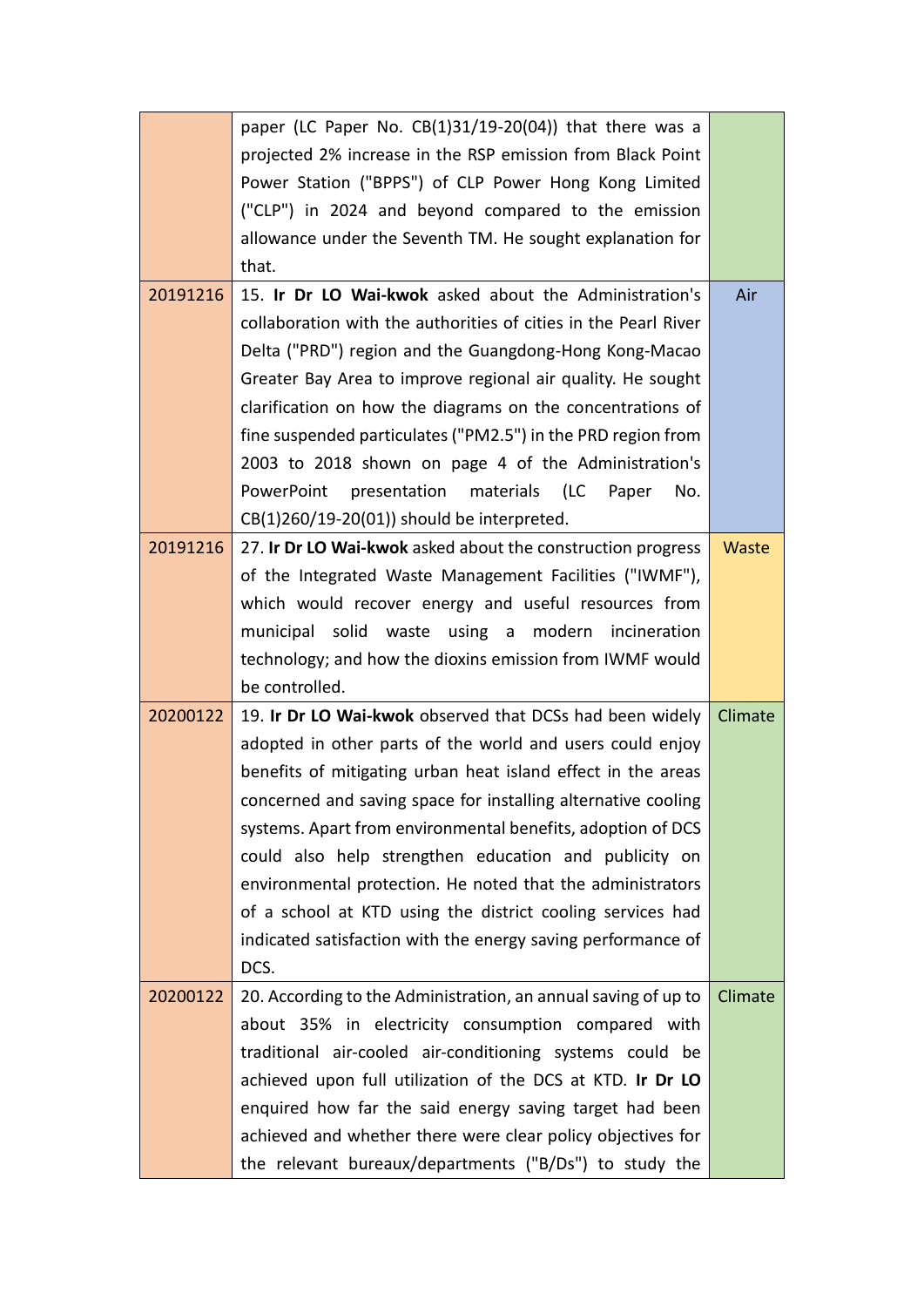|          | feasibility of implementing DCS projects in other NDAs.            |     |  |  |
|----------|--------------------------------------------------------------------|-----|--|--|
| 20200122 | 37. Mr Frankie YICK, Ir Dr LO Wai-kwok and Mr SHIU Ka-fai          |     |  |  |
|          | pointed out that some diesel four-wheel drives ("4WDs")            |     |  |  |
|          | purchased for personal uses were registered as diesel light        |     |  |  |
|          | goods vehicles ("LGVs"), which were one of the categories of       |     |  |  |
|          | DCVs, as they were not in compliance with the then emission        |     |  |  |
|          | standards for diesel private cars ("PCs"). Some owners of          |     |  |  |
|          | these diesel 4WDs had expressed concern that if the                |     |  |  |
|          | proposed Euro IV programme was implemented, they could             |     |  |  |
|          | not renew the licences of their diesel vehicles beyond the         |     |  |  |
|          | retirement deadline under the programme<br>as they                 |     |  |  |
|          | anticipated that their diesel vehicles could not meet the          |     |  |  |
|          | prevailing emission standard for diesel LGVs. To enable the        |     |  |  |
|          | retention of some affected diesel 4WDs (especially those of        |     |  |  |
|          | discontinued models, which were considered precious                |     |  |  |
|          | internationally) for leisure purposes, Mr YICK suggested and       |     |  |  |
|          | Ir Dr LO agreed that the Administration should consider            |     |  |  |
|          | updating the regulatory regime for classic vehicles, such as (a)   |     |  |  |
|          | aligning the vehicle age criteria for the applications for         |     |  |  |
|          | movement permits, exemption from emission requirements,            |     |  |  |
|          | etc. with the prevailing service life limit of DCVs, and (b)       |     |  |  |
|          | relaxing the conditions of operation applicable to classic         |     |  |  |
|          | vehicles.                                                          |     |  |  |
| 20200122 | 47. Ir Dr LO Wai-kwok said that PLB operators were generally       | Air |  |  |
|          | interested in trying out e-PLBs, but they were discouraged         |     |  |  |
|          | from doing so in the past by the difficulties encountered          |     |  |  |
|          | relating to the installation of charging facilities at PLB termini |     |  |  |
|          | or other public places. He opined that relevant government         |     |  |  |
|          | departments should join hands to cut red tape in order to          |     |  |  |
|          | facilitate the installation of e-PLB charging facilities.          |     |  |  |
| 20200122 | 51. Mr Frankie YICK and Ir Dr LO Wai-kwok said that electric       | Air |  |  |
|          | taxi technologies had become quite mature and some                 |     |  |  |
|          | members of the taxi trade had shown interest in trying them        |     |  |  |
|          | out. The successful reintroduction of electric taxis into Hong     |     |  |  |
|          | Kong would hinge on the availability of charging facilities that   |     |  |  |
|          | could meet the taxi trade's operational needs. Ir Dr LO sought     |     |  |  |
|          | further information on how the Administration would                |     |  |  |
|          | facilitate the installation of such charging facilities.           |     |  |  |